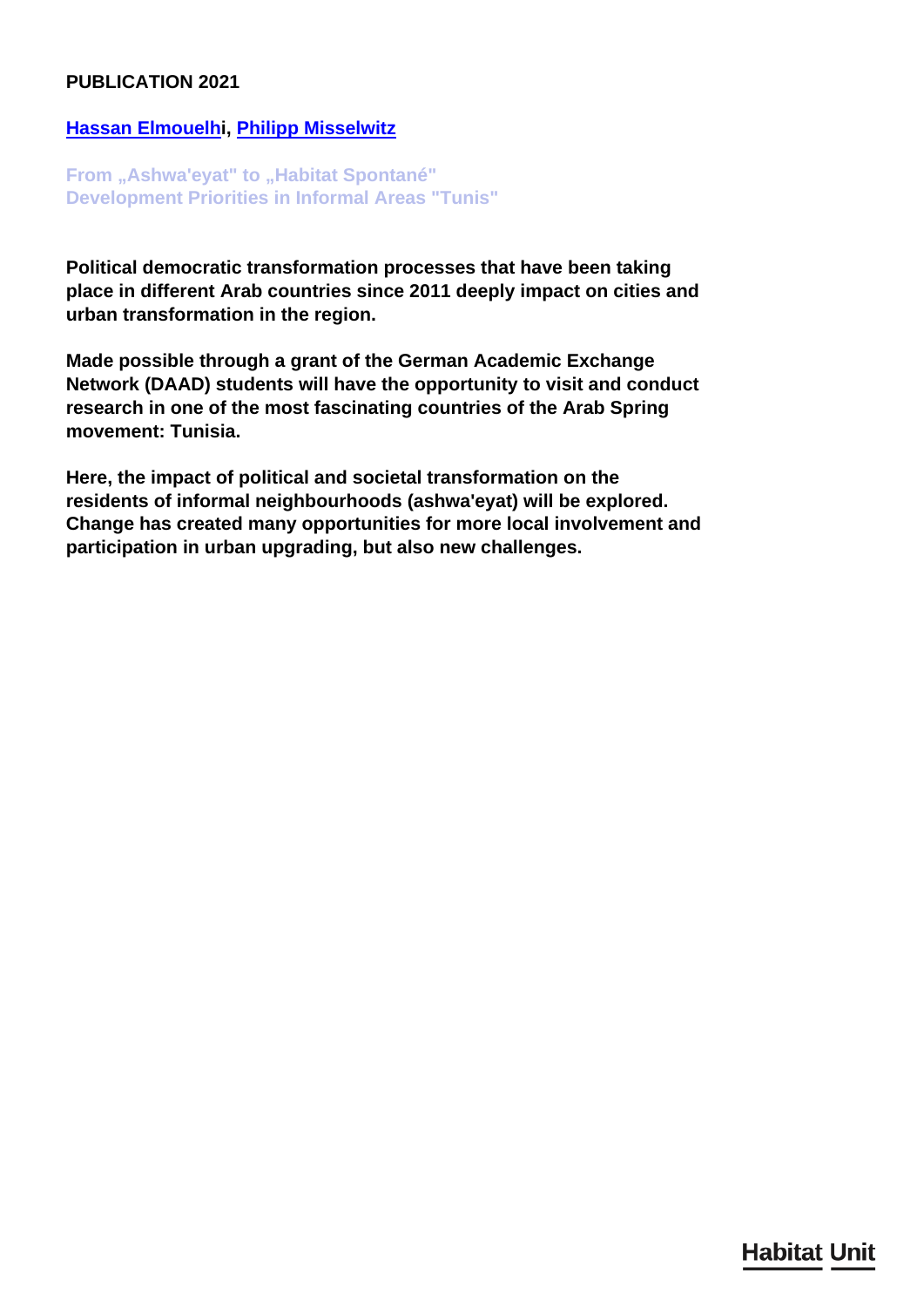

**In preparatory sessions students will be introduced to the global discourse around urban informality drawing on a wide range of global and regional examples including ongoing research conducted at the Habitat Unit (DEVEPER).**

**Students will also critically examine current practices of upgrading in informal urban contexts led by governments, NGOs or international cooperation agencies such as GIZ.**

**During an extensive field trip to Tunis, students will then conduct**

 $\mathbf{B}$ 

## **Habitat Unit**